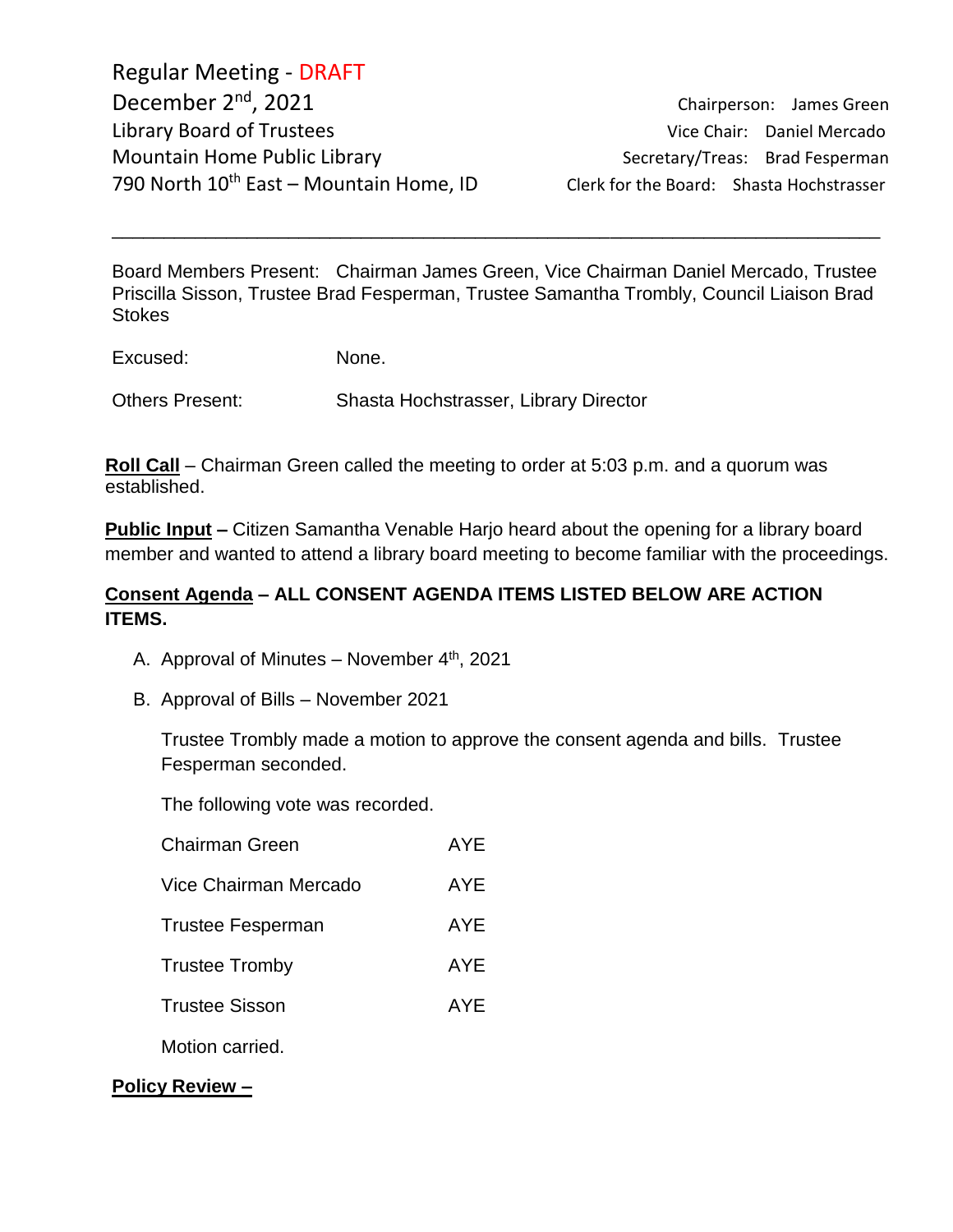A. Approve revision of Policy Section 5, Number 5.01, 5.01a, 5.01b pages 1-4, 5.02, & 5.02a pages 1-3.

Vice Chairman Mercado asked if the Request for Reconsideration of Materials form could be filled out by anyone or do they simply have to have a library card. Trustee Sisson pointed out in Number 5.02a, page 1 it states the word patrons. Director Hochstrasser says a patron isn't defined by having a library card or not. Councilman Stokes suggested Director Hochstrasser submit question about adding wording specifically regarding discrimination along with what is listed through the American Library Association's Library Bill of Rights.

Director Hochstrasser said she would contact the city attorney specifically about wording.

The following vote was recorded.

| <b>Chairman Green</b>    | <b>AYE</b> |
|--------------------------|------------|
| Vice Chairman Mercado    | AYE        |
| <b>Trustee Fesperman</b> | AYE        |
| <b>Trustee Tromby</b>    | AYE        |
| <b>Trustee Sisson</b>    | <b>AYE</b> |
| Motion carried.          |            |

### **Old Business –**

A. Discussion/Possible Action Item: Sidewalk repair and added cement

Director Hochstrasser said she had Public Works come take a look at the patch of sidewalk that needs replacing. The city currently can allow the cost to be split 50/50 between the city and the library for sidewalk repairs making the quote of \$2,940.00 decrease to \$2,220.00. Director Hochstrasser also noted that she had Parks & Rec evaluate the tree located in the potential area for the book drop and it was determined that the tree is rotting and needs to be taken out.

Trustee Fesperman asked which budget line would be used for the repair. Director Hochstrasser said it would be under the repairs/maintenance buildings & grounds line. Trustee Trombly motioned to approve the sidewalk repair quote. Trustee Sisson seconded. Trustee Fesperman asked if we needed to approve the quote and Chairman Green recommended that Trustee Trombly amend her motion to include the entire quote and tree removal. Trustee Sisson seconded.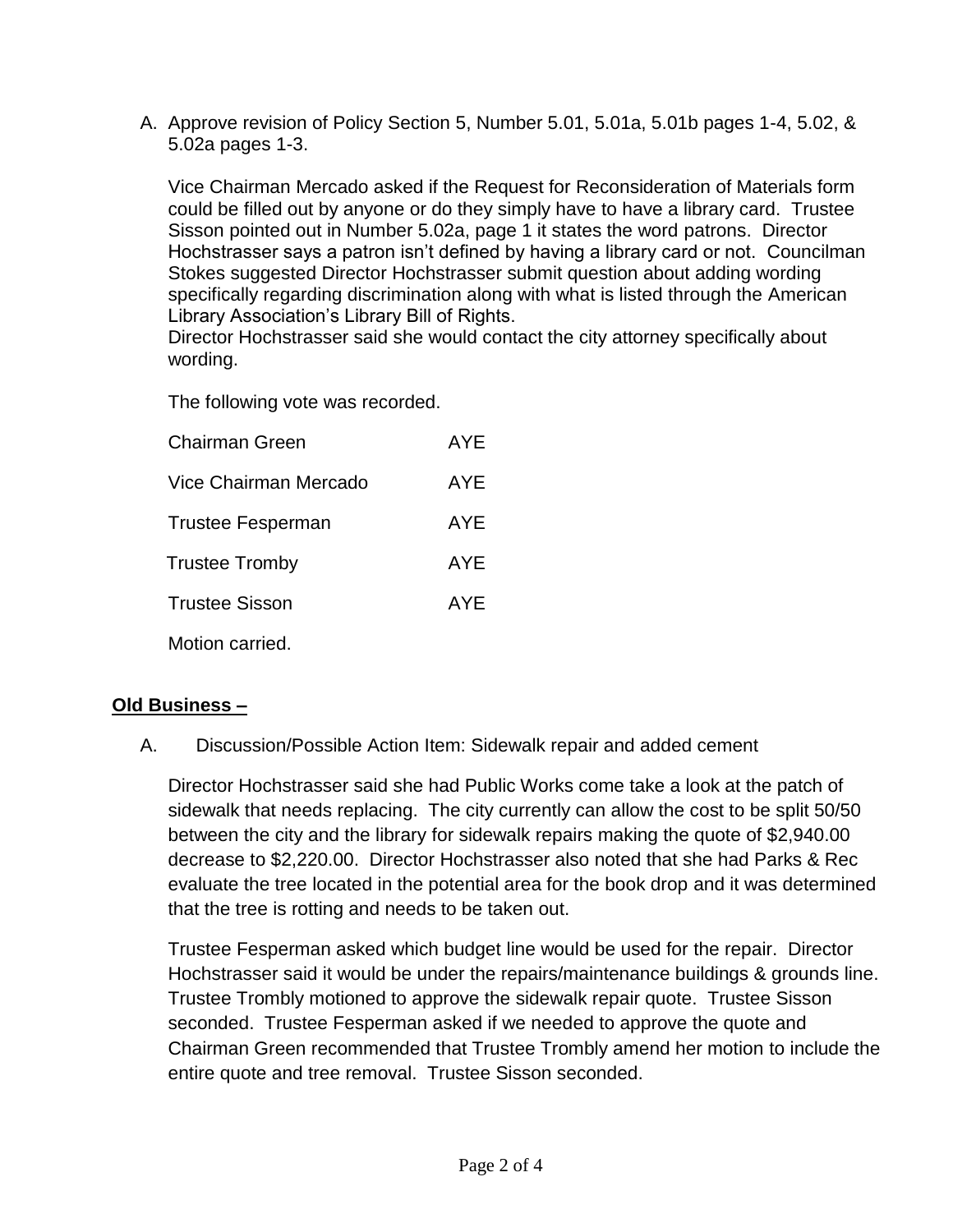#### **New Business –**

- A. Action Item: Items removed from the consent section.
- B. Action Item: TKM Architecture Code Analysis & Permit Plan

Director Hochstrasser noted that this quote is solely for drawing up plans which is not a free service and would not include any construction costs. Trustee Fesperman asked if we own the plans once we acquire them. Councilman Stokes asked if an indemnity clause could be added to the proposal and asked who signs the proposal due to the library being city building. Director Hochstrasser said she would talk to TKM Architecture and the city attorney about that. Chairman Green suggested to table this item until Director Hochstrasser can provide answers to those questions.

### **Director Report –**

# *Old Business*

**Front Doors** – Had Commercial Glass who installed the handicap doors come out and take a look at the outdoor button malfunction. They are now in working order. Trustee Sisson mentioned the button did not work today. Director Hochstrasser said she would call Commercial Glass again.

**Insurance** – The Library is insured by the city since it is a city building. State Insurance and ICRMP are our point of contact. Tiffany told me that in case of a natural disaster, there would be a general amount given due to depreciation. I called ICRMP and they said the city's policy has enough to cover the building but I will have to talk to the city's agent to get details on what value we have listed for the contents of the library. I will update as soon as I know more.

## *New Business*

#### **October stats through 11/23/2021**

# of items cataloged: 374 # of computer sessions: 429 # of RA: 1,562 #of items checked IN: 3,127 # of items checked OUT: 4,093 # of eBooks checked out: 204 # of eAudios checked out: 73 # of patron visits (door count): 3,571 # of notarizations: 5 # of proctored tests: 10 # of new/ renewed cards: 147